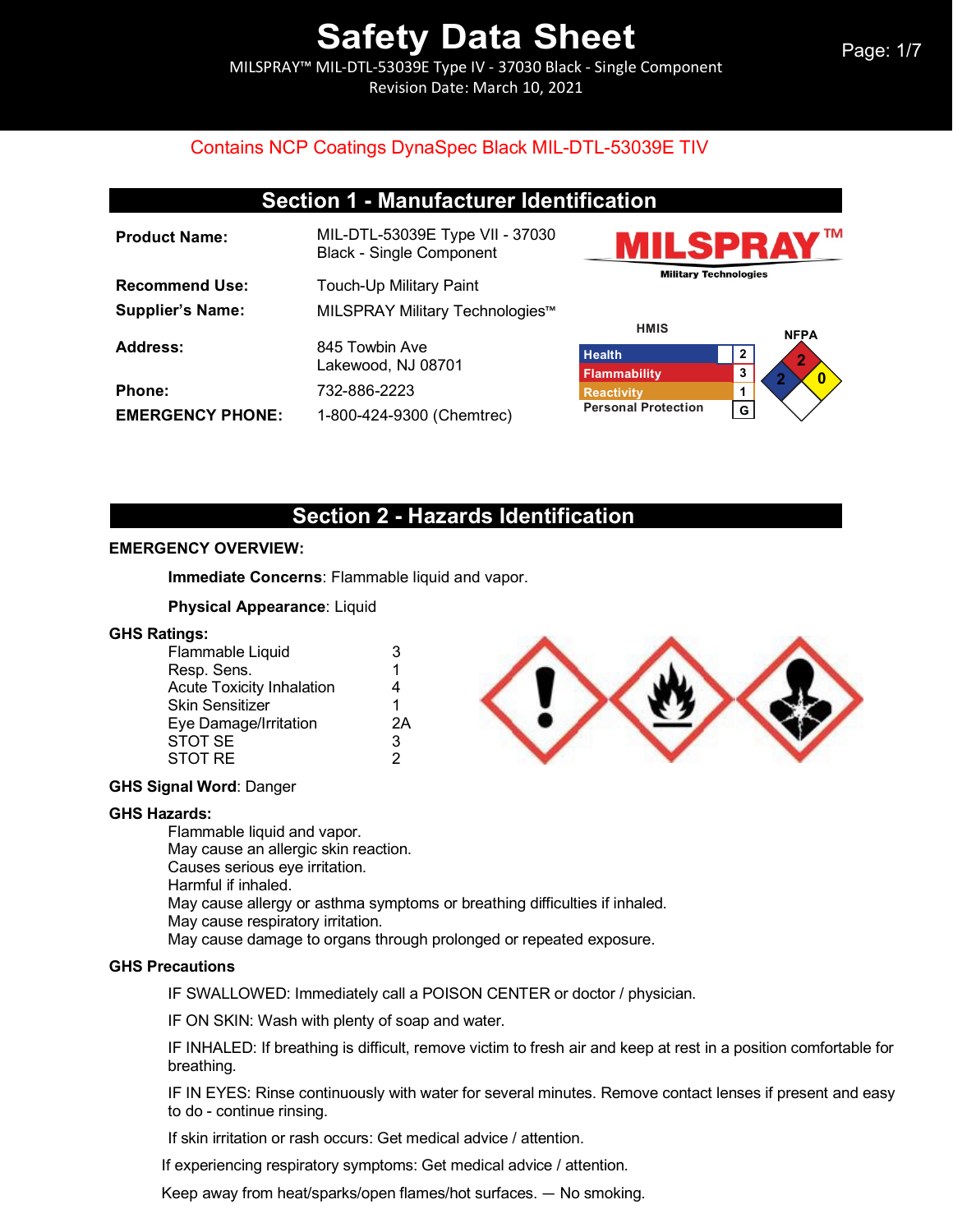Ground/bond container and receiving equipment.

Use explosion-proof electrical/ventilating/lighting/equipment.

Avoid breathing dust/fume/gas/mist/vapors/spray.

Do not get in eyes, on skin, or on clothing.

Do no eat, drink or smoke when using this product.

Use only outdoors or in a well-ventilated area.

Wear protective gloves/protective clothing/eye protection/face protection.

In case of inadequate ventilation wear respiratory protection.

Wash contaminated clothing before reuse.

Dispose of contents/container in accordance with local/national/international regulations.

In case of fire: Use appropriate method to extinguish. See Section 5 of SDS.

Store in a well-ventilated place. Keep container tightly closed.

Store in a well-ventilated place. Keep cool.

### **Section 3 - Composition/Information on Ingredients**

| <b>Chemical</b>                        | Weight<br><b>Percent</b> | <b>CAS Number</b> |
|----------------------------------------|--------------------------|-------------------|
| Parachlorbenzotrifluoride              | 35-40%                   | $98-56-6$         |
| Hexamethylene Diisocyanate Homopolymer | l10-15%                  | 28182-81-2        |
| <b>Methyl Isoamyl Ketone</b>           | l1-5%                    | 110-12-3          |
| <b>Carbon Black</b>                    | 1.71%                    | 1333-6-4          |

\*Toxic chemical subject to the reporting requirements of section 313 of Title III and of 40 CFR 372. "WARNING: THIS PRODUCT MAY CONTAIN CHEMICALS KNOWN TO THE STATE OF CALIFORNIA TO CAUSE CANCER AND BIRTH DEFECTS OR OTHER REPRODUCTIVE HARM."

## **Section 4 - First Aid Measures**

**EYE CONTACT:** Immediately flush eyes with water. Flush eyes with water for a minimum of 15 minutes, occasionally lifting and lowering upper lids. Get medical attention promptly.

**SKIN CONTACT**: Wash with soap and water. Get medical attention if irritation develops or persists. Remove contaminated shoes and clothes and clean before reuse.

**INGESTION:** DO NOT induce vomiting. Get medical attention immediately.

**INHALATION:** Rescuers should put on appropriate protective gear. Remove from area of exposure. If not breathing, give artificial respiration. If breathing is difficult, give oxygen. Keep victim warm. Get immediate medical attention.

**MOST IMPORTANT SYMPTOMS AND EFFECTS, BOTH ACUTE AND DELAYED:**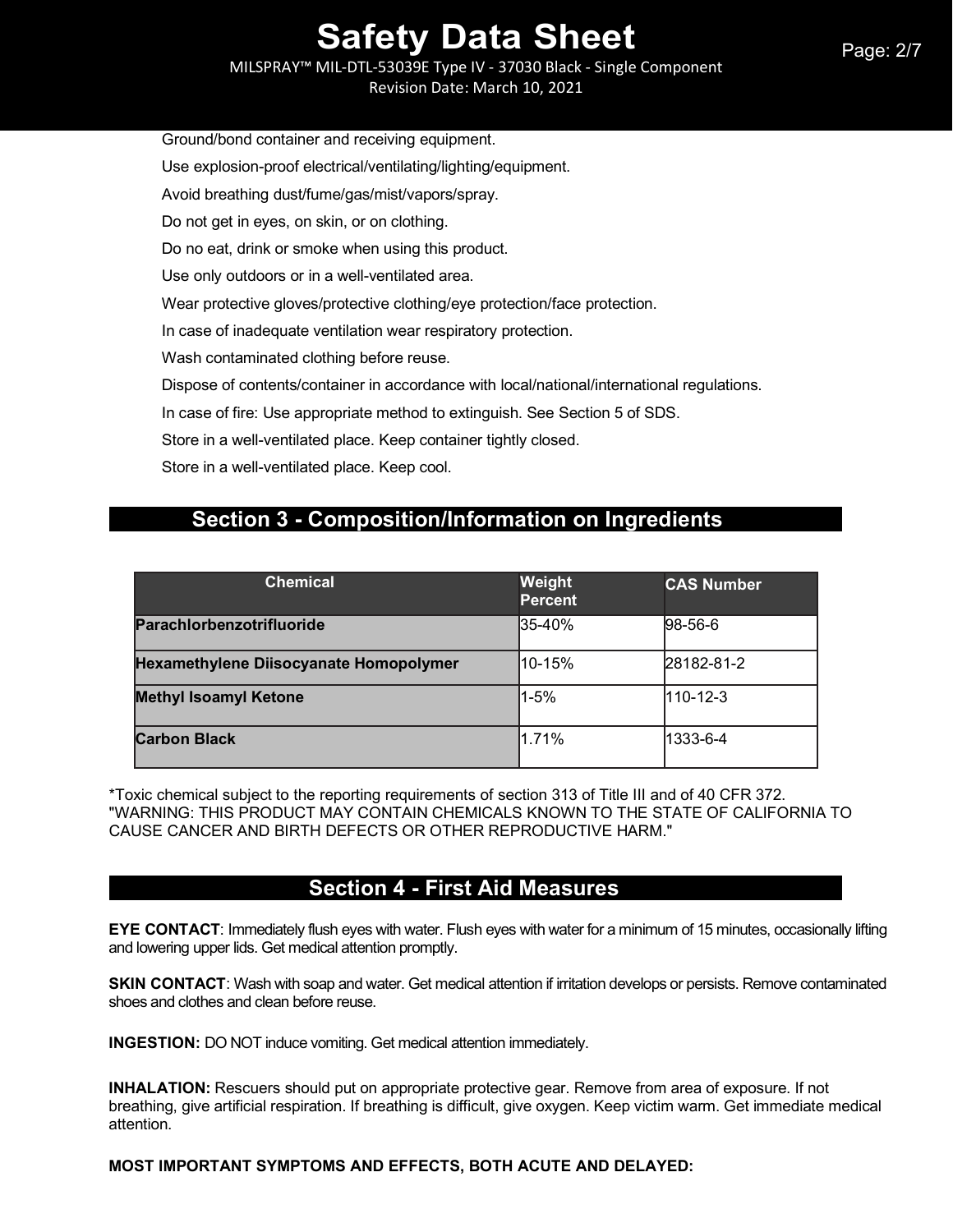Revision Date: March 10, 2021

#### **SYMPTOMS:** May cause respiratory irritation, dizziness, or drowsiness.

**EFFECTS:** Significant exposure to this chemical may adversely affect people with chronic disease of the respiratory system, central nervous system, kidney, liver, skin, and/or eyes. Overexposure and long term exposure to isocyanate can cause lung and skin sensitization.

### **Section 5 - Fire Fighting Measures**

**FLASH POINT:** 100F (38ºC) SETAFLASH CLOSED CUP

**LEL:** 0.9 **UEL:** 10.5

**SUITABLE EXTINGUISHING MEDIA:** Foam, Powders, Carbon Dioxide, or Dry Chemical.

**UNSUITABLE EXTINGUISHING MEDIA:** Not available.

**UNUSUAL FIRE & EXPLOSION HAZARDS:** Flammable liquid and vapor. Vapors can travel to a source of ignition and flash back. Empty containers retain product residue (liquid and/or vapor) and can be dangerous. DO NOT pressurize, cut, weld, braze, solder, grind or expose such containers to heat, flame, sparks, static electricity, or other sources of ignition. Also, do not reuse container without commercial cleaning or reconditioning. Product reacts with water releasing large amounts of carbon dioxide which may cause pressure build up in confined spaces. Toxic vapors and corrosive fumes can be emitted during fire conditions.

**PRODUCTS OF COMBUSTION:** During combustion toxic vapors may be released. Under fire conditions, corrosive fumes and toxic vapors may be emitted.

**FIRE FIGHTING PROCEDURES:** As in any fire, wear self-contained breathing apparatus pressure-demand (MSHA/NIOSH approved or equivalent) and full protective gear. Use water with caution, product will react with water and release large amounts of carbon dioxide which may cause pressure build up in confined spaces. Water spray to cool containers or protect personnel, but avoid direct contact between water and the product. Small fires: carbon dioxide or dry chemical. Large fire: alcohol-type aqueous film-forming foam or dry chemical.

**NFPA 704:** Health = 1 Flammability = 3 Instability = 0

## **Section 6 - Accidental Release Measures**

**PERSONAL PRECAUTIONS:** Not available.

**ENVIRONMENTAL PRECAUTIONS:** Avoid runoff into storm sewers and ditches which lead to waterways.

**METHODS OF CONTAINMENT:** Dike spill area and absorb the spilled liquid with earth, sawdust or a commercially available absorbent.

#### **METHODS OF CLEAN-UP:**

**SMALL SPILLS:** Eliminate all sources of ignition. Provide good ventilation and minimize the breathing of vapors and avoid skin contact. Dike spill area and absorb the spilled liquid with earth, sawdust or a commercially available absorbent. Shovel spent absorbent into recovery or salvage drums for appropriate disposal.

**LARGE SPILLS:** Wear appropriate personal protective equipment. Eliminate all ignition sources. Prevent additional discharge of material if able to do so safely. Do not touch or walk through spilled material. Avoid runoff into storm sewers and ditches which lead to waterways. Ventilate spill area. Stay upwind of spill. Use only non-combustible material for cleanup. Use clean, non-sparking tools to collect absorbed materials. Absorb spill with inert material (e.g. dry sand, earth or sawdust), then place in a chemical waste collector.

**OTHER INFORMATION: EMERGENCY PRECAUTIONS:** Eliminate ignition sources. Avoid large exposures to vapors.

## **Section 7 - Handling and Storage**

**HANDLING**: Use only in a well ventilated area. Avoid breathing vapor, fumes, or mist. Avoid contact with eyes, skin, and clothing. Ground and bond containers when transferring material. Use spark-proof tools and explosion proof equipment. Always open containers slowly to allow any excess pressure to vent. Avoid contact with water or humidity. Follow all SDS/label precautions even after containers are emptied because they may retain product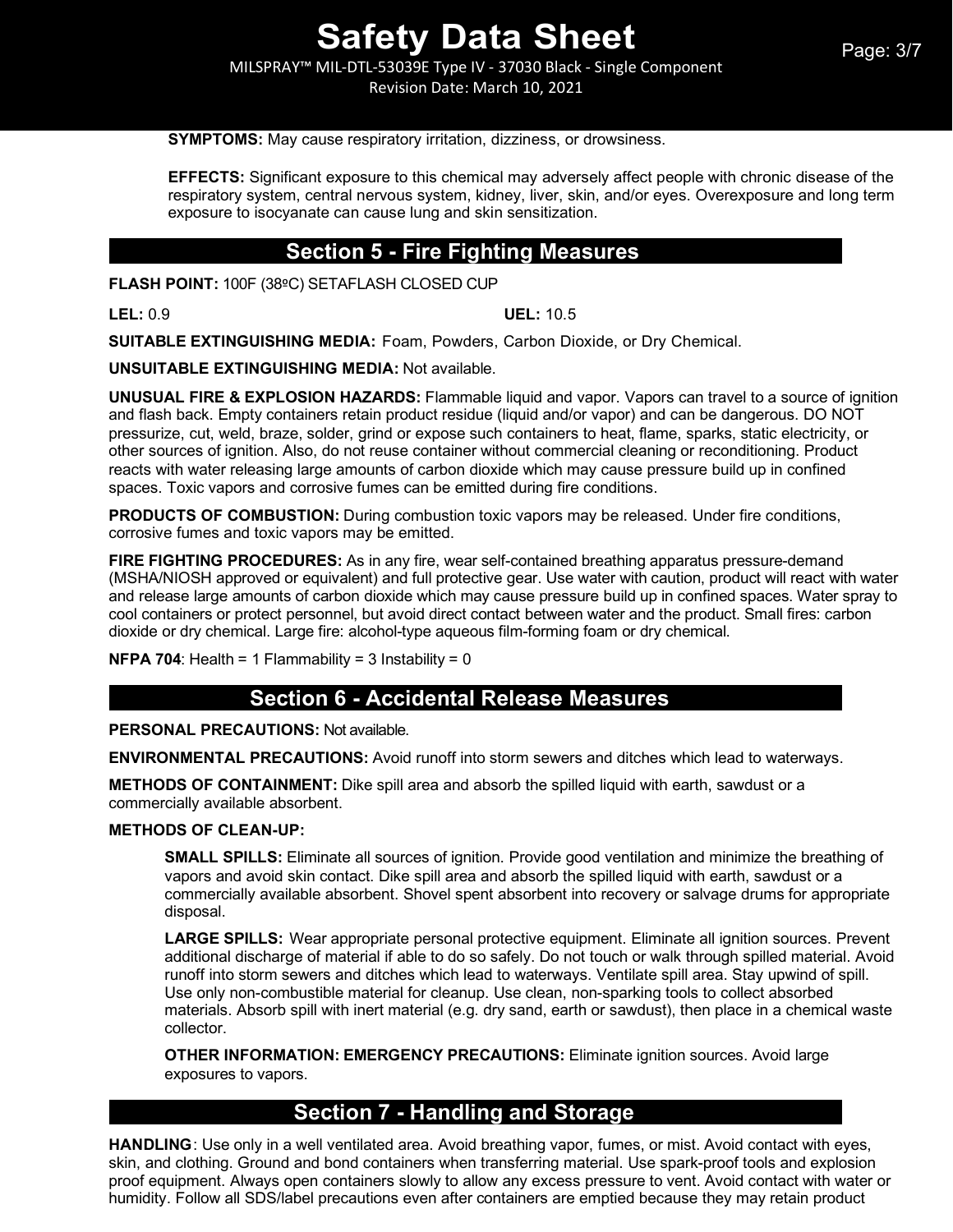MILSPRAY™ MIL-DTL-53039E Type IV - 37030 Black - Single Component

Revision Date: March 10, 2021

#### residues.

**STORAGE:** Keep away from heat, sparks, and flame. Store containers in a cool, well ventilated place. Keep container closed when not in use.

### **Section 8 - Exposure Controls/Personal Protection**

| <b>Components</b>                                   | CAS            | <b>Limits</b>                                       |
|-----------------------------------------------------|----------------|-----------------------------------------------------|
| Parachlorbenzotrifluoride                           | $98 - 56 - 6$  | <b>ACGIH TLV NE</b><br>OSHA PEL NE                  |
| Hexamethylene<br><b>Diisocyanate</b><br>Homopolymer |                | 28182-81-2 OSHA PEL: NE<br><b>ACGIH TLV: NE</b>     |
| <b>Methyl Isoamyl Ketone</b>                        | $110 - 12 - 3$ | <b>ACGIH TLV: 50 PPM</b><br>OSHA PEL: 50 PPM        |
| <b>Carbon Black</b>                                 | 1333-86-4      | OSHA PEL: 3.5 mg/m3 TWA<br>ACGIH TLV: 3.5 mg/m3 TWA |

#### NE=Not Established

**ENGINEERING CONTROLS:** Engineering controls should be in place to minimize exposure to vapors and any ignition sources.

**EYE PROTECTION**: Wear safety glasses with side shields (or goggles) and a face shield.

**SKIN PROTECTION:** Wear impervious gloves to prevent contact with skin. Wear protective gear as needed apron, suit, boots.

**RESPIRATORY PROTECTION**: NIOSH/MSHA approved respirators may be necessary if airborne concentrations are expected to exceed exposure limits. In the event of insufficient ventilation, Self-contained breathing apparatus is recommended.

**HYGIENE:** Do not eat, drink, or smoke in areas where this material is used. Avoid breathing vapors. Remove contaminated clothing and wash before reuse. Wash thoroughly after handling. Wash hands before eating.

**OTHER USE PRECAUTIONS:** Facilities storing or utilizing this material should be equipped with an eyewash facility and a safety shower.

## **Section 9 - Physical and Chemical Properties**

**PHYSICAL STATE:** Liquid

**ODOR:** Typical

**ODOR THRESHOLD:** Not determined.

**pH:** Not determined.

**BOILING POINT:** 144ºC

**FLASH POINT:** 100F (38ºC) SETAFLASH CLOSED CUP

**FLAMMABILITY LIMITS:** 0.9 to 10.5

**VAPOR PRESSURE:** Not determined.

**VAPOR DENSITY:** Not determined.

**SPECIFIC GRAVITY:** 1.2568010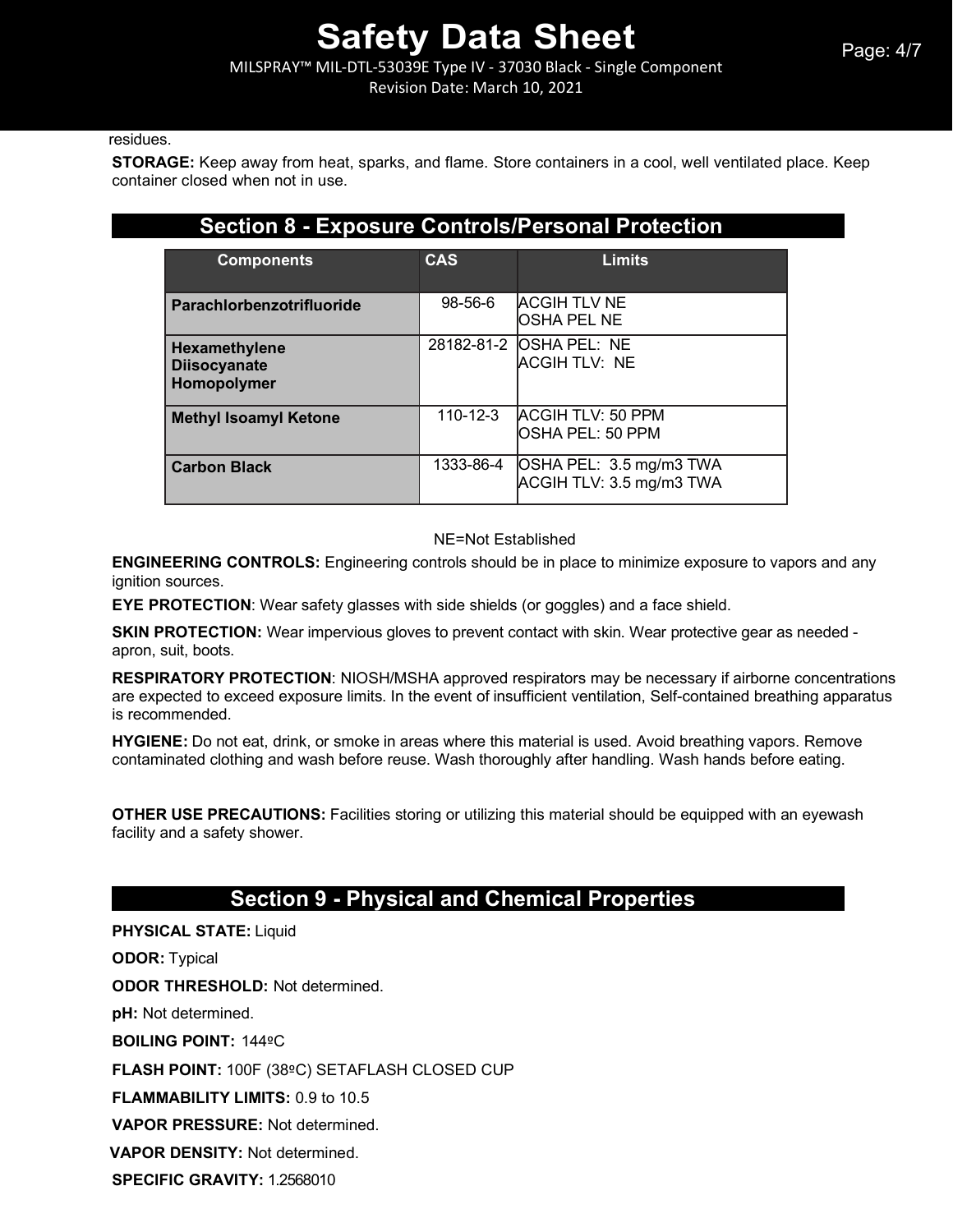MILSPRAY™ MIL-DTL-53039E Type IV - 37030 Black - Single Component Revision Date: March 10, 2021

#### **AUTO-IGNITION TEMPERATURE:** Not determined.

**VOC EPA METHOD 24:** 1.0032055 lb/gal

## **Section 10 - Stability and Reactivity**

**STABILITY:** No information available.

**CONDITIONS TO AVOID:** Not available.

**INCOMPATIBLE MATERIALS:** Prevent contact with water and aqueous solutions, alcohols, amines, bases, strong acids, and strong oxidizing agents.

**HAZARDOUS DECOMPOSITION PRODUCTS:** During thermal decomposition, toxic gasses, corrosive gasses, and nitrogen oxides may be formed.

**POSSIBILITY OF HAZARDOUS REACTIONS:** No information available.

### **Section 11 - Toxicological Information**

**LIKELY ROUTES OF EXPOSURE:** Eye contact, Skin contact, Ingestion, and Inhalation

**EYE:** Can cause eye irritation.

**SKIN:** Causes skin irritation. Prolonged or repeated contact can result in defatting and drying of the skin which may result in skin irritation and dermatitis (rash).

**INHALATION:** Vapors are irritating to nasal passages and throat. High concentrations can cause stupor and headaches. May cause respiratory irritation and difficulty breathing. May cause dizziness and drowsiness. **Ingestion:** Irritating to mouth, throat, and stomach. May cause headache. May cause dizziness and drowsiness and/or stupor.

**CHRONIC EFFECTS:** Significant exposure to this chemical may adversely affect people with chronic disease of the respiratory system, central nervous system, kidney, liver, skin, and/or eyes.

**TARGET ORGANS:** Not available.

**CANCER INFORMATION:** Not available.

**CARCINOGENICITY:** Not available.

**DEVELOPMENTAL INFORMATION:** Not available.

**MIXTURE TOXICITY:** Not available.

**ACUTE TOXICITY VALUES:** The acute effects of this product have not been tested. Data on individual components are listed below.

| <b>CAS Number</b> | <b>Test</b>                                                                                                        |
|-------------------|--------------------------------------------------------------------------------------------------------------------|
| $98 - 56 - 6$     | Oral LD50: 13,000, Dermal LD50: 2,700, Vapor LC50: 33,                                                             |
| 28182-81-2        | Oral LD0: Rat: >2500 mg/kg), Dermal LD0: Rabbit >2000<br>mg/kg >2000 mg/kg Rat, Inhalative LC50: .390 mgl rat 4 h, |
| $110 - 12 - 3$    | Oral LD-50:(Rat):5.657 mg/kg, Dermal LD-50 (Guinea<br>Pig):>10 ml/kg, NOEL (Rat, Oral Study, 90 d): 200 ppm,       |
| 1333-86-4         | Oral LD50: <8000 mg/kg                                                                                             |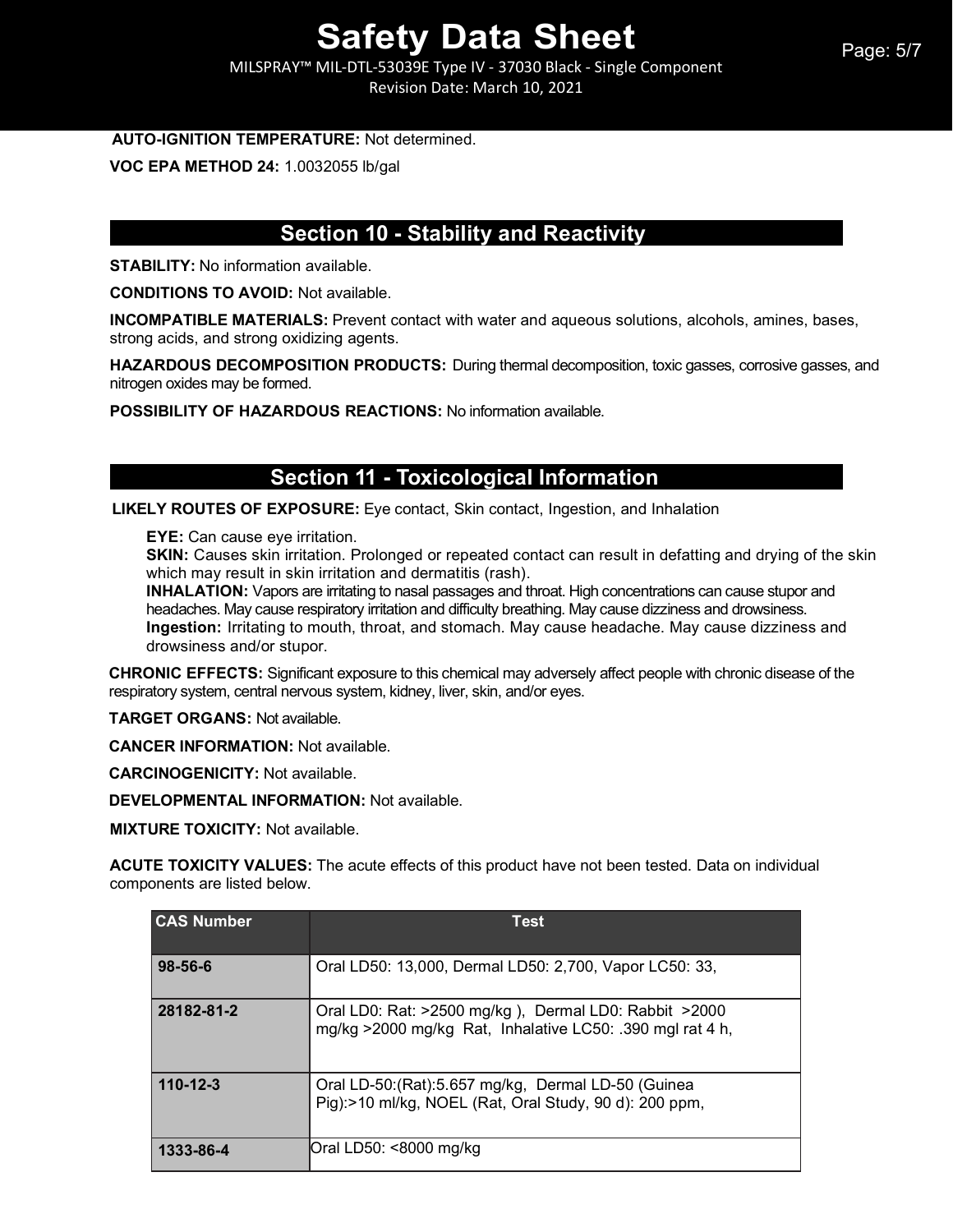MILSPRAY™ MIL-DTL-53039E Type IV - 37030 Black - Single Component Revision Date: March 10, 2021

## **Section 12 - Ecological Information**

**ENVIRONMENTAL EFFECTS:** Information not available on mixture. Information on individual components is listed below if available.

| <b>CAS Number</b> | Test                                                                                                                                                                          |
|-------------------|-------------------------------------------------------------------------------------------------------------------------------------------------------------------------------|
| 98-56-6           | No Information available.                                                                                                                                                     |
| 28182-81-2        | The product does not have any known adverse effects on the aquatic<br>organisms tested.                                                                                       |
| $110 - 12 - 3$    | LC-50 (Fish, 96h): 159 mg/l, EC-50 (Alga, 72 h):>100 mg/l (highest<br>concentration tested), 67% (28 d, Ready Biodegradability: Closed<br>Bottle Test) Readily biodegradable, |
| 1333-86-4         | Acute algae EC50:>10,000 mg/L, Acute fish LC50>1000mg/L, Acute<br>water flea EC50;>5600 mg/L                                                                                  |

## **Section 13 - Disposal Considerations**

Dispose of waste in accordance with all local, state, and federal regulations.

## **Section 14 - Transport Information**

#### **DOMESTIC (USDOT):**

Proper Shipping Name: Paint Hazard Class: 3 Packing Group: III Quantity: Not applicable. UN Number: 1263

## **Section 15 - Regulatory Information**

**REGULATORY OVERVIEW:** The regulatory data in section 15 is not intended to be all-inclusive, only selected regulations are represented.

**TSCA:** All components of this material are either listed or exempt from listing on the TSCA Inventory.

#### **SARA TITLE III (SUPERFUND AMENDMENTS AND REAUTHORIZATION ACT) 311/312/313 REPORTABLE INGREDIENTS:** See Section 3.

#### **EPA HAZARDS:**

**FIRE:** Yes

**PRESSURE GENERATING:** No

**REACTIVITY:** No

**ACUTE:** Yes

**CHRONIC:** Yes

**DSL:** All components of this material are on or exempt from listing on the Canadian Domestic Substances List (DSL).